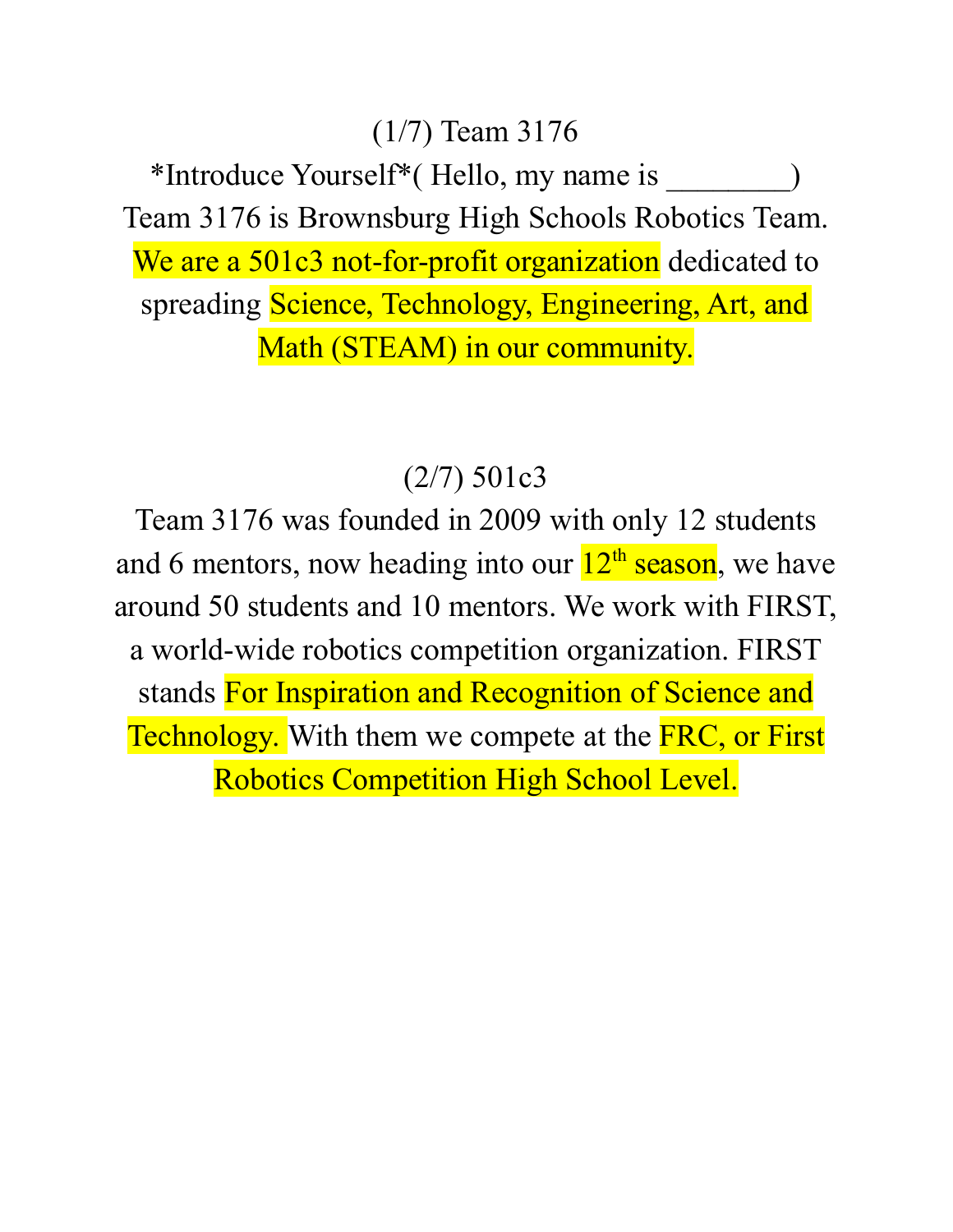### $(3/7)$  (3) Successes

In the last few years Team 3176 went from a rookie robot to a dominating district competitor. Although state competition in our last season didn't go over as well as we had hoped, we still remained very successful in terms of the awards we won. We were awarded the **Controls in** Innovations award, highlighting the fantastic work done by our Programming team. We also received the Industrial Design award that highlighted the efficiency of our robots design.

(4/7) Community Presence

Team 3176 is an Active Organization, having participated in many events such as American Cancer Society Relay for Life, Special Olympics Polar Plunge, and local Cardinal Engineering Night to name a few. We have also added a FIRST day to our events where we host games and activities for middle schoolers centered around STEM.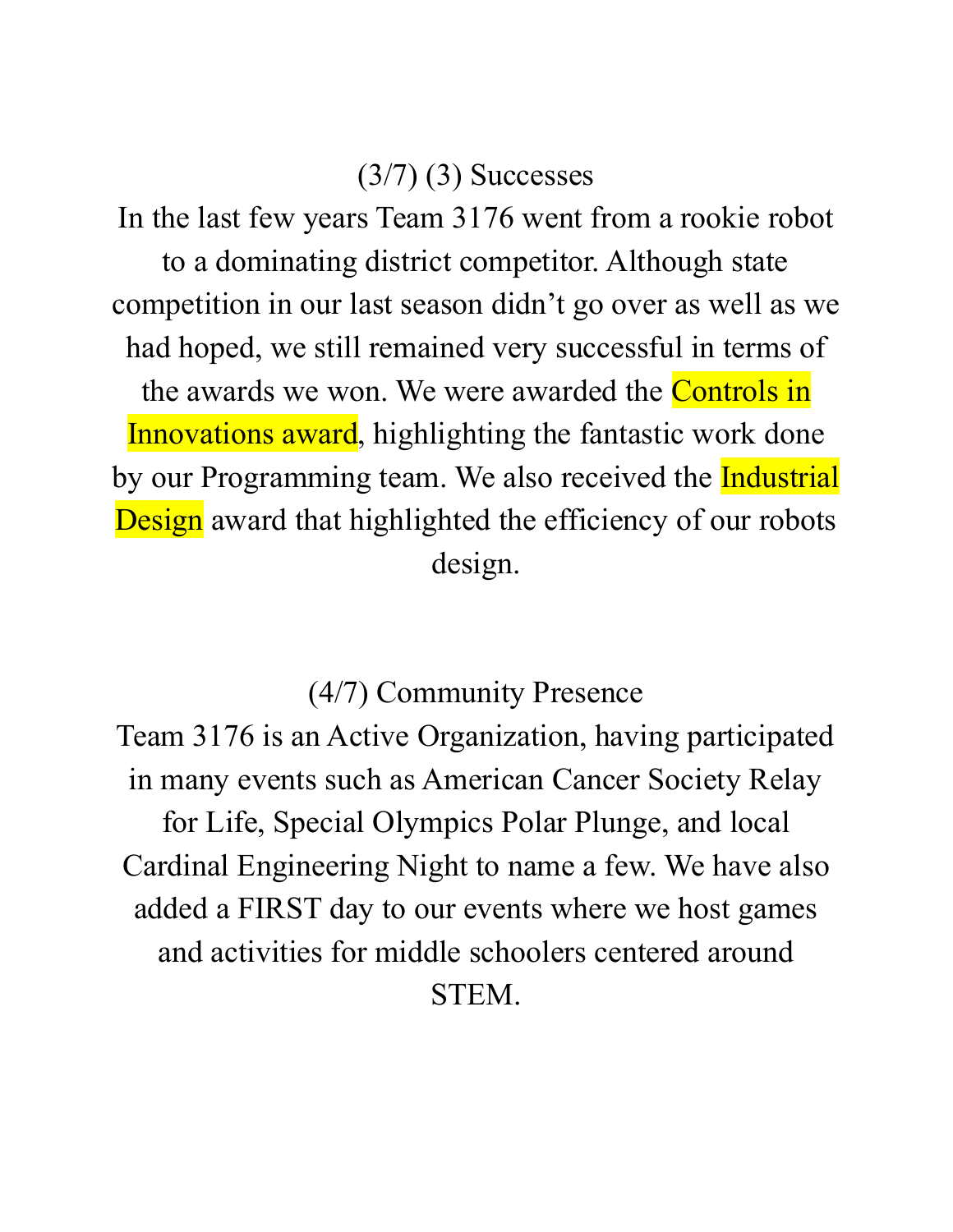## (5/7) Finances

Operating as a small business, Team 3176 runs on a budget of **approximately \$40,000**, this is significantly higher than many other High School club sports due to transportation and match registration. Due to this,

Mentors and Sponsors are a huge support.

### (6/7) Sponsor Presence

Sponsors are a vital connection to our community, we'd love to see you as a gold sponsor. At this tier, your name and logo will appear on our robot , T-shirts, and Website. As well as being highlighted in our newsletter. And are featured in every community outreach event.

## $(6/7)$

All capital donations are tax-deductible as we are a  $\frac{501c3}{ }$ . Again, We'd love to have you as a Gold Status Sponsor, however not all donations are currency, In-Kind Donations are a fantastic way to support Team 3176.

# (7/7)

Any form of patronage is aiding us to enthuse the next generation of engineers, we appreciate the time you have given us.